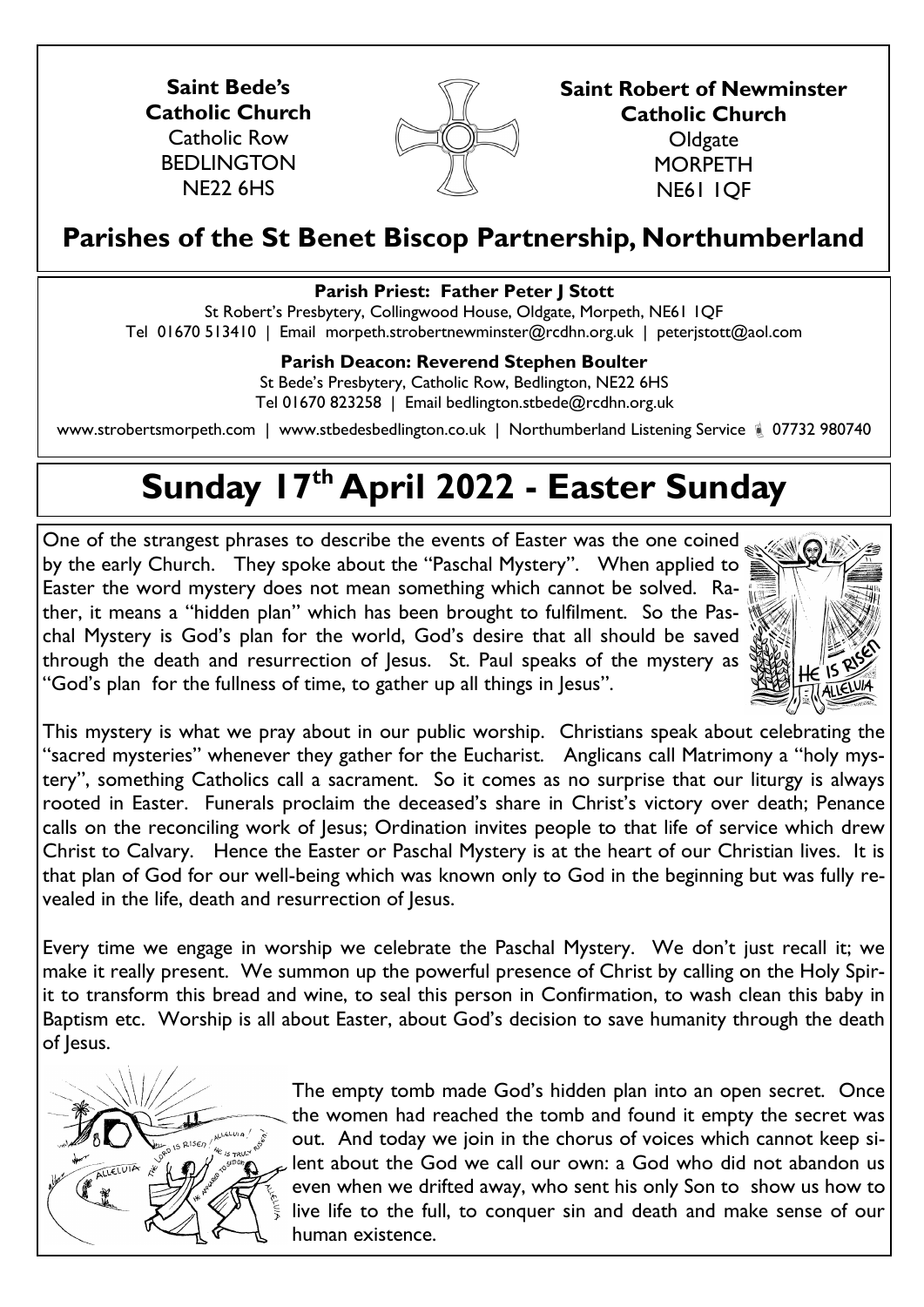At this time of the Church's year, we are asked to pray for new Mem-



bers of the Church; Vocations; The Right Use of the Media; the Church; Human Work: Please pray for those we know who are unwell, as well as the many who have no one to pray for them; for those in hospital; for many people who have COVID-19 at the moment; for all who have died recently, including **Adeline Thirtle** [Morpeth] whose Funeral Service will be held at St Robert's Church on Wednesday 20th April at 11.45am; and for all whose anniversaries occur at this time.

#### **St Robert's Church Collection: Sunday 10th April - £514.49**

#### **St Bede's Collections for March 2022** Loose Collection - **£714.46** / SOs / Bank transfers - **£1,183.00**

#### **St Robert's Parish Donations**

With thank to all who contributed to recent Collections and events. We have been able to make the following donations …

- Lenten Alms **St. Cuthbert's Care £523.91**
- Lenten Lunches for **Mary's Meals £363.60**
- **CAFOD**  a total of **£1,253.30** (made up of Lenten Lunches £363.60, Vigil for Peace £500; Lenten Lunch £146.00; and Family Fast Day Envelopes £244.60)
- Holy Places Collection Sunday 10th April—**£379.79**

#### **St Bede's Parish Donation**

- Lenten Alms for St Cuthbert's Care **£149.35**
- CAFOD Family Fast Day Collection **£87.00**
- Disaster Emergency Committee for Ukraine **£200.42**

#### **Thanks from Catholic Women's League**

The Catholic Women's League would like to thank everyone who supported their coffee morning on 9<sup>th</sup> April, and for all your generous donations. A total of **£540.00** was raised to support refugees from Ukraine.

#### **Parish Secretary**

The new Secretary for St Robert's Parish is **Mary Carter,** who is also the Parish Secretary for St Bede's Church at Bedlington. Mary will begin at St Robert's on Thursday 21st April. Normal weekly office hours from **Tuesday 26th April** will be …

- Tuesday, 9.30am 3.30pm at St Robert's Parish Office
- Wednesday, 9am 5.30pm at St Bede's Parish Office
- Thursday, 9.30am 3.30pm at St Robert's Parish Office

#### **Appeal for Welcomers**

Can you help us by being a Welcomer at Church before Mass begins? If you can help with this, coming a little earlier and then welcoming peo-

ple to our church, making sure people collect<br>their Missalettes, Newsletters and Hymnbooks, their Missalettes, Newsletters and Hymnbooks, it would be greatly appreciated. Send us your details.

#### **Confessions**

If you have been away from Church throughout the pandemic, you may feel the need to go to Confession before receiving Holy Communion once again. Please remember that we have Confessions on a Saturday morning at St Robert's Church and a Saturday evening at St Bede's Church. You can also ask anytime if you need to go to Confession.

#### **Children's Liturgy Group**

There is no Children's Liturgy this weekend, but it will resume next week at the Vigil Mass at St Bede's Church and the 9am Mass at St Robert's Church. We encourage all Children at school, up to Yr5 to join the Children's Liturgy Group. Children older than that should remain in Church for Mass.



### **Easter Thanks**

I would like to take this opportunity to wish everyone a very happy and holy Easter. Also, to offer my thanks to all who have supported our Holy Week celebrations, to all those who have turned up for Masses and services, and also to our cleaners, flower arrangers, readers, Musicians, Extraordinary Ministers, Altar Servers, Sacristans and anyone else who has contributed to our Easter Services. Thank you very much for all you do throughout the whole year to support what we do in our churches. In this time of Easter Joy and Easter Peace, let us continue to pray for those who live in Ukraine and other war-torn areas of the world, that one day their lives will be filled with this same joy and peace.

#### **Welcome into the Church**

We offer our prayers and Best Wishes to Dawn Elizabeth Allan who was Received into Full Communion, Confirmed and received Holy Communion for the First Time at our Easter Vigil.

#### **Collection Envelopes**

We still have over 40 boxes of collection envelopes left at St Robert's Church that people have not collected. These boxes are in the Presbytery where they can be collected from Fr Peter.

#### **Your Gift Aid Status**

Has your status for Gift Aid changed in the last year? Please contact us to tell us if your status has changed, otherwise we might be claiming for something we are not able to do! Please contact us at the Parish Office. Likewise if you feel you would like to join the Gift Aid scheme if you are a UK taxpayer, let us know and we will let you have the correct paperwork.

#### **Parish Catechists for First Holy Communion**

I would like to rebuild our teams of parish catechists to help with First Holy Communion Preparation. The covid pandemic put an end to all



that we previously did for preparing our young people for First Confession and Holy Communion, but now is the time  $\left|\frac{1}{11111}\right|$  to start thinking ahead to the autumn when we will call tonledded gether those families and children to be prepared, but we

need volunteers from both churches so that we have a group from St Bede's and a group from St Robert's to have the preparation parish based once again. Email the parish office with your details or contact Fr Peter as soon as possible. If there are any parents from previous years willing to do this, then that would be wonderful.

#### **Parish Council Meeting**

St Robert's is to have an in-person Parish Council Meeting on Wednesday 27th April in the upstairs Meeting Room in the Hall. If anyone has any items for discussion, please pass them to Fr Peter via email if possible, no later than Sunday 24th April. It is my hope that as a Parish we can start to look at what is important for us. **As we do not have an elected Parish Council, I open this invitation to anyone who might be interested in coming together to see how we rebuild our parish communities**; *after the covid pandemic what are our priorities as a Church and as a worshipping community*.?

#### **Sick and Retired Priests Collection**

The Sick and Retired Priests Collection will be taken next weekend, 23<sup>rd</sup>/24<sup>th</sup> April. This Collection is administered by the Northern Brethren Fund, a group of diocesan priests who aim to raise funds every year to help give grants to our sick and retired priests. Each month, the NBF gives out £450 to over 35 priests, over £15,000 per month, a substantial amount of money every month. In the last three years the Sick and Retired Priests Collection throughout the diocese only amounted to just over £35,000.

In 2021, the Collection raised just **£5,928;** in 2020, it was **£7,908**; and in £2019, it was **£21,465**. TOTAL in 3 years = **£35,301.00** 

Father Peter is now one of the 'Superiors' of the NBF and is aiming to make sure that this year's collection can support the work of the NBF for our sick and retired priests. Please note that the Diocesan Finance

Office does not financially assist our sick and retired priests. They will provide accommodation, but the money the retired priests receive comes from their state pension and their NBF monthly grant. The NBF is also open to accepting new benefactors through Donations, Standing Orders, or Gift Aid and some people may even like to make the NBF a beneficiary in their will, as several people in recent years have done. For more information please speak to Father Peter. Please support this collection.



**Teas and Coffees**

Teas and Coffees are now available after the Vigil Mass at St  $\widehat{\mathcal{D}}$  Bede's Church and also after the 9am Mass at St Robert's.

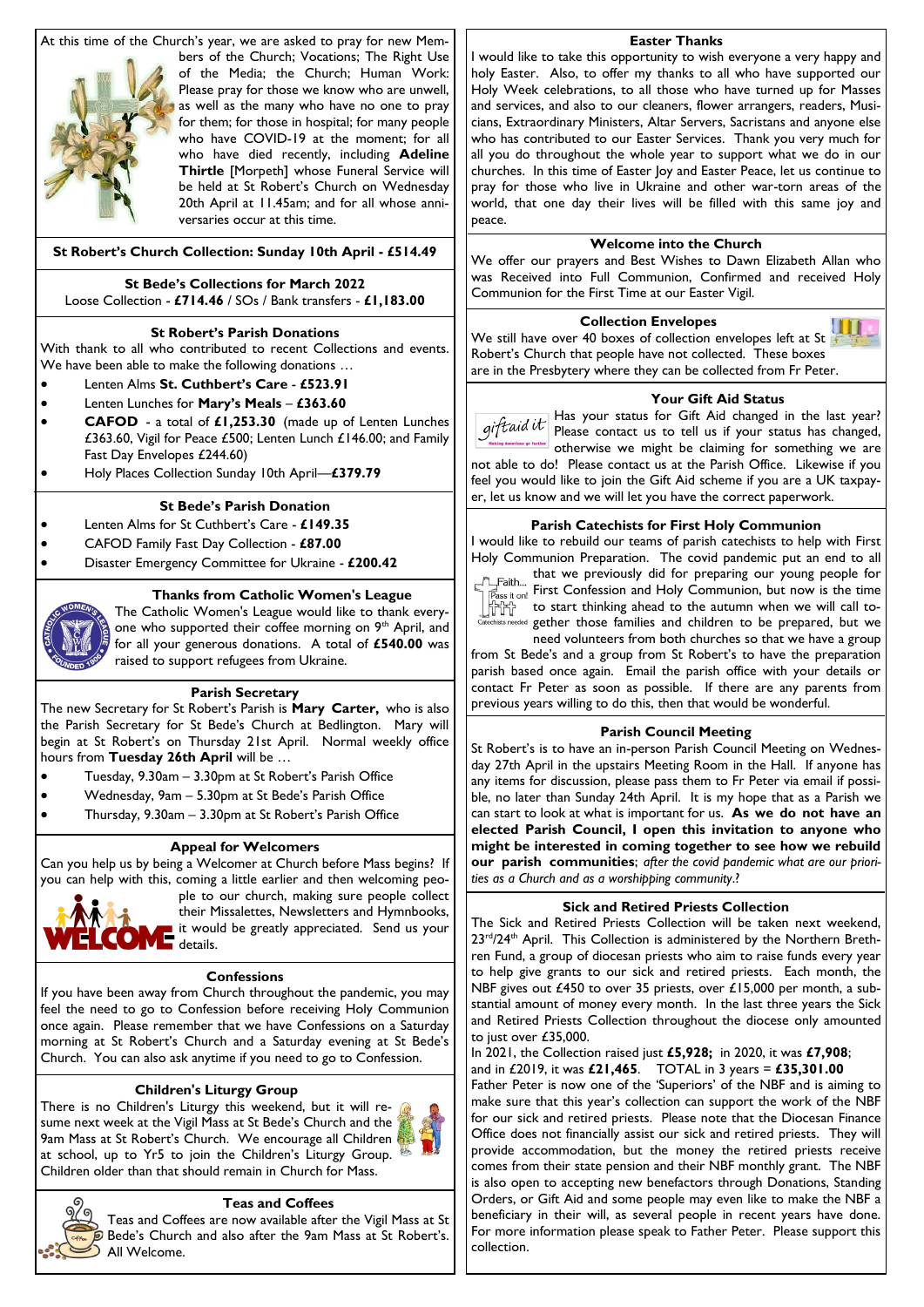#### **Altar Servers Needed**

If any young people are willing to become Altar Servers at either St Bede's or St Robert's Churches, please contact Fr Peter as soon as possible.

#### **Newsletter by Email**

Could you help us offset our carbon footprint by receiving the Newsletter by email. You will receive the e-version newsletter on a Friday evening rather than waiting for the paper copy at Sunday Mass. Email us with your details.



#### **Heritage Open Day Support**

Heritage Open Days will be held in September, for us it will probably  $17<sup>th</sup>$  /  $18<sup>th</sup>$  September. This may seem a long way away. But if St Rob-



ert's Church and Presbytery is to be involved in this, we need to know we have enough help to do this. We need some people prepared to help erect two

heritage open days displays in Church and one in the Presbytery in advance. We also need others willing to be available on the day to welcome visitors both in the Church and in Collingwood House. If you think you could be available in preparation and on the day please let us know by contacting Fr Peter or Mary in the Parish Office, where we will keep a list of who is offering help. Thanks to those few who have already offered!

#### **"Encountering The Son" Faith Booklet**

The Diocesan Vicariate for Faith and Mission has now produced the 'Encountering the Son' booklet, which is the second of a series of three booklets to accompany the Year of the Eucharist and our Diocesan Synodal reflection. The booklet is available on the Diocesan website https://diocesehn.org.uk/wp-content/uploads/2022/03/Yearof-the-Eucharist-Encountering-the-Son-reflection-booklet.pdf

#### **COVID Guidelines and Coming to Mass**

We ask that you use the hand sanitiser gel on entrance to the Church and it is also available in the benches which we encourage you to use before coming forward to receive Holy Communion. Face Coverings are optional but are advised during this increased time of infection. There are no longer any social distancing rules.

#### **If you have COVID or symptoms of it**

You are invited back to Mass but obviously you have to have common sense about the spread of the virus. If you have tested positive for the coronavirus, or someone very close to you has, you should not attend church until your period of isolation has ended and you have two negative lateral flow tests. In this way we can continue to keep church a safe place for all those who do attend.

#### **Preparing for Baptism**

The next Baptism Preparation Meeting will be held on 12th May at St Bede's Church, Bedlington. Parents requesting Baptism for a child are asked to contact us to make arrangements to attend this Meeting. Please telephone the office to speak about Baptisms, please do not send in an *email.* **Better still speak to Fr Peter or Deacon Stephen when you come to Mass.** Parents are asked to meet with Fr Peter (or Deacon Stephen if for St Bede's Church) to fill in the paperwork and then after the Baptism Preparation to meet once again to set a date for the Baptism. *Please note that one parent must be a baptised catholic for Baptism in the Catholic Church and it is also hoped that the catholic parent or even the whole family has been to Mass recently,* especially as at the Baptism the parents will be promising to bring their child up "in the practice of the faith". According to Canon Law, Godparents should be Catholic. Those who are Christians of other denominations can be Witnesses. Those who are not Baptised, and those who declare as having no faith, agnostic or atheist cannot stand as Godparents.

#### **New Parishioner and Updated Information**

Are you new to the Parish? Have you completed the "Keeping in Touch" form with your details? Are you a regular parishioner who has moved house and need to update your details? Please complete one of the forms available at Church and send back to us. If you want this form emailed to you, please let us know and then you can complete it on your own computer and email it back to us.

#### **Pilgrimage to the Holy Land**

The Pilgrimage to the Holy Land is still planning to travel in October, and there are places still available. If anyone is interested in joining the group, please contact Gill at Tangney Tours on <sup>22</sup> 01732 886666 for further information or for booking forms. *NB … if you have booked to travel, please check to make sure that your passport will be valid for a minimum of six months from the date you arrive in Israel, otherwise you have to renew your passport!*

#### **Open House Open Again**

Open House is meeting again, but now meets on a Tuesday afternoon in St Bede's Church Hall at Bedlington. It gives people an opportunity to come together meet, socialize and enjoy a cup of tea with new friends and old. There are also occasional trips out for fish and chips, for example. Come along on a Tuesday afternoon from 2pm - 4pm. Anyone willing to help out as a volunteer would also be greatly appreciated. More information for anyone who is interested in coming along or for any prospective volunteers is available from Christine Priest.

#### **Stella Maris (Apostleship of the Sea)**

Stella Maris is holding a Day of Prayer & Pilgrimage to the Holy Island of Lindisfarne on Saturday 4th June 2022, led by the Rt Rev Paul Mason, Stella Maris Bishop Promoter, England & Wales. The pilgrimage starts at 12 noon. All are invited. Please check tide times. Celtic Prayers on the Green 12noon; Concelebrated Mass in St Mary the Virgin Church 3pm; Saturday Safe Crossing Times 9:10am – 5.05pm. Parish groups, families & individuals all welcome. For further information please contact Regional Port Chaplains Paul Atkinson (07906 212 426) or Peter Barrigan (07713 924 504)

**Holy Island Vinnie Camp 2022 - Volunteers urgently needed** Holy Island Camp will be running holidays for children in 2022. Our

helpers are all volunteers and in order to go ahead successfully in 2022 we urgently need new volunteers to help in the kitchens, preparing food, washing up and clearing the dining hall. We also need caretaking staff who would be able to carry out a cleaning role. The work is tiring but also fun (you would be joining an es-



tablished and very welcoming team) and the young people benefit enormously from a traditional seaside type holiday. The commitment can be for as little as three days a year in Term Time or more if you are able to help on multiple weeks or through the Summer Holidays. Camp 2022 will run for the first two separate weeks of the Summer Holiday and the last two. All helpers will be required to obtain a free Diocesan DBS check and some training. If you are interested, please visit our website https://www.svp.org.uk/microsite/holy-island/about-camp

#### **Holy Island Camp Social and Ceilidh**

Calling all existing and new Volunteers and Friends. Holy Island Vinnies Camp will be holding a free social/ Ceilidh on Saturday 28th May 7:30pm - 11:30pm at Blackfriars @The Ouseburn. All welcome. Please email: BarbaraT@svp.org.uk for tickets, as numbers are limited.

#### **Food Donations**

The Diocesan Justice and Peace Group need donations to support refugees and asylum seekers. If you can help with any of the following items, please leave in the box in the Church porch. **Tinned Tomatoes; Chickpeas; Tinned Fish (e.g. tuna); Biscuits, Rice, Sugar, Toilet Roll, Shampoo, Shower Gel, Soap, Deodorant, Toothpaste,** and **Toothbrushes.** 

#### **Wansbeck Food Bank and Matthew Project Donations**

We now have an extra box *[with a red lid]* at the back of St Robert's Church for the Wansbeck Valley Foodbank *[financial donations can also be made online]* and the food bin for the Matthew Project is at the back of St Bede's Church. Donations of all non-perishable food items are welcome to be placed into the bins for those less fortunate than ourselves.

#### **Cards at Cheap Prices**

Our churches have a selection of cards available for many occasions. The good thing about our cards is their price! They are much cheaper than anywhere else and the quality is just as good. Obviously most of them have a religious reference, but why go anywhere else? If we don't have it, ask and we'll look into see how we can get new stock!